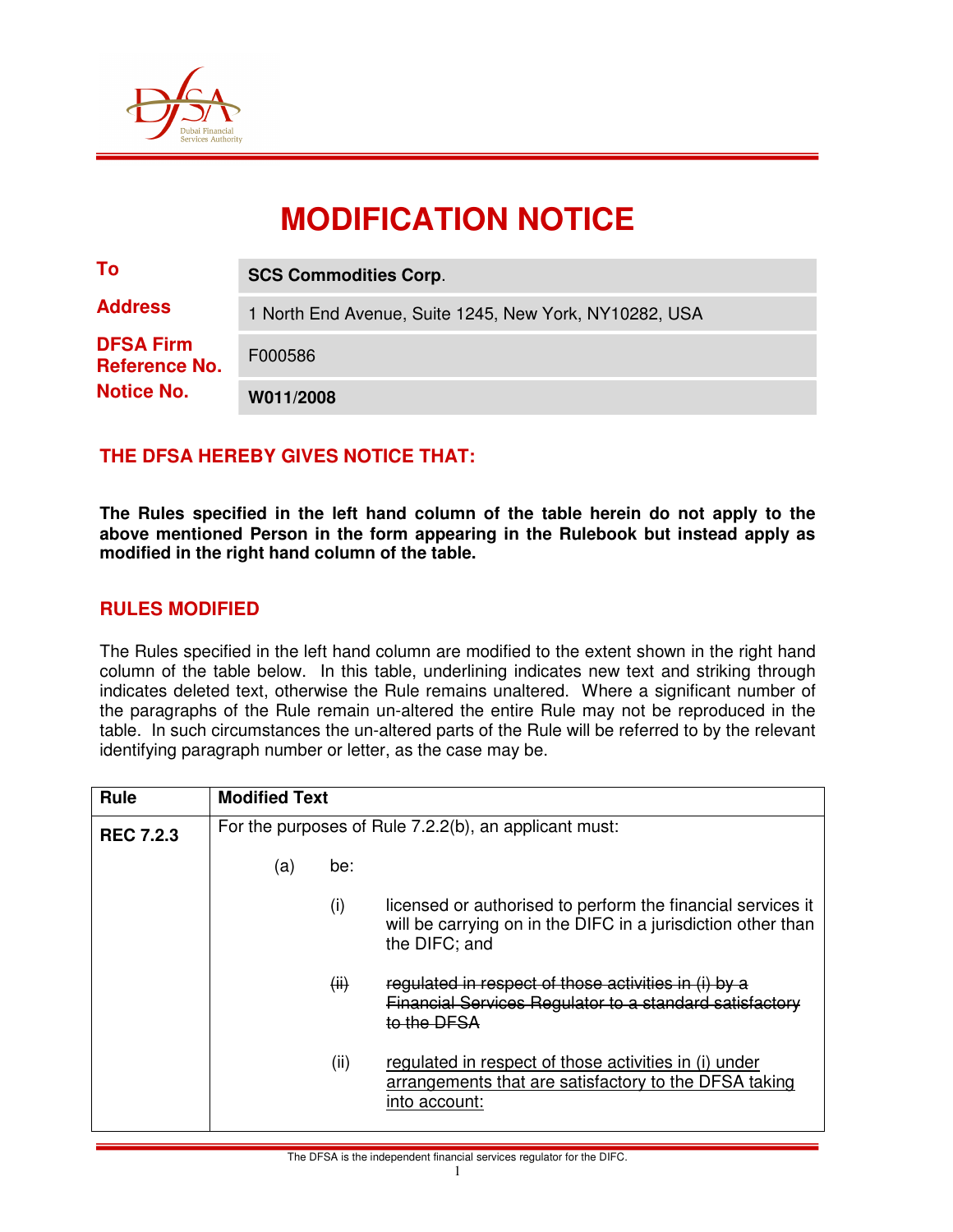

|     |                                         | <u>(A)</u>                                                                                                                                                                                                                                                                                                                             | the regulatory regime that it and its principals are<br>subject to in the jurisdiction in (1); and                                                                                                        |  |
|-----|-----------------------------------------|----------------------------------------------------------------------------------------------------------------------------------------------------------------------------------------------------------------------------------------------------------------------------------------------------------------------------------------|-----------------------------------------------------------------------------------------------------------------------------------------------------------------------------------------------------------|--|
|     |                                         | (B)                                                                                                                                                                                                                                                                                                                                    | the nature and extent of its activities on regulated<br>exchanges and Authorised Market Institutions.                                                                                                     |  |
| (b) |                                         | satisfy the DFSA that it:                                                                                                                                                                                                                                                                                                              |                                                                                                                                                                                                           |  |
|     | (i)                                     |                                                                                                                                                                                                                                                                                                                                        | is a Body Corporate of good standing and repute;                                                                                                                                                          |  |
|     | (ii)                                    | will only conduct the Financial Service of Dealing in<br>Investments as Principal in relation to Commodity<br>Derivatives on an Authorised Market Institution, which is<br>licensed to operate a market in Derivatives;<br>has adequate and relevant expertise relating to dealing<br>in Investments, which are Commodity Derivatives; |                                                                                                                                                                                                           |  |
|     | (iii)                                   |                                                                                                                                                                                                                                                                                                                                        |                                                                                                                                                                                                           |  |
|     | (iv)                                    |                                                                                                                                                                                                                                                                                                                                        | has a Person, resident within the DIFC, authorised to<br>accept service of notice and process on behalf of the<br>applicant; and                                                                          |  |
|     | (v)                                     |                                                                                                                                                                                                                                                                                                                                        | will have in place adequate contractual arrangements to<br>subject itself to the jurisdiction of the DFSA and DIFC<br>Court relating to all matters arising out of its activities in<br>or from the DIFC; |  |
|     | and the DFSA does not otherwise object. |                                                                                                                                                                                                                                                                                                                                        |                                                                                                                                                                                                           |  |

## **CONDITIONS**

**None.** 

## **EFFECTIVE PERIOD**

This notice comes into effect on the date of issue and remains in force until further notice.